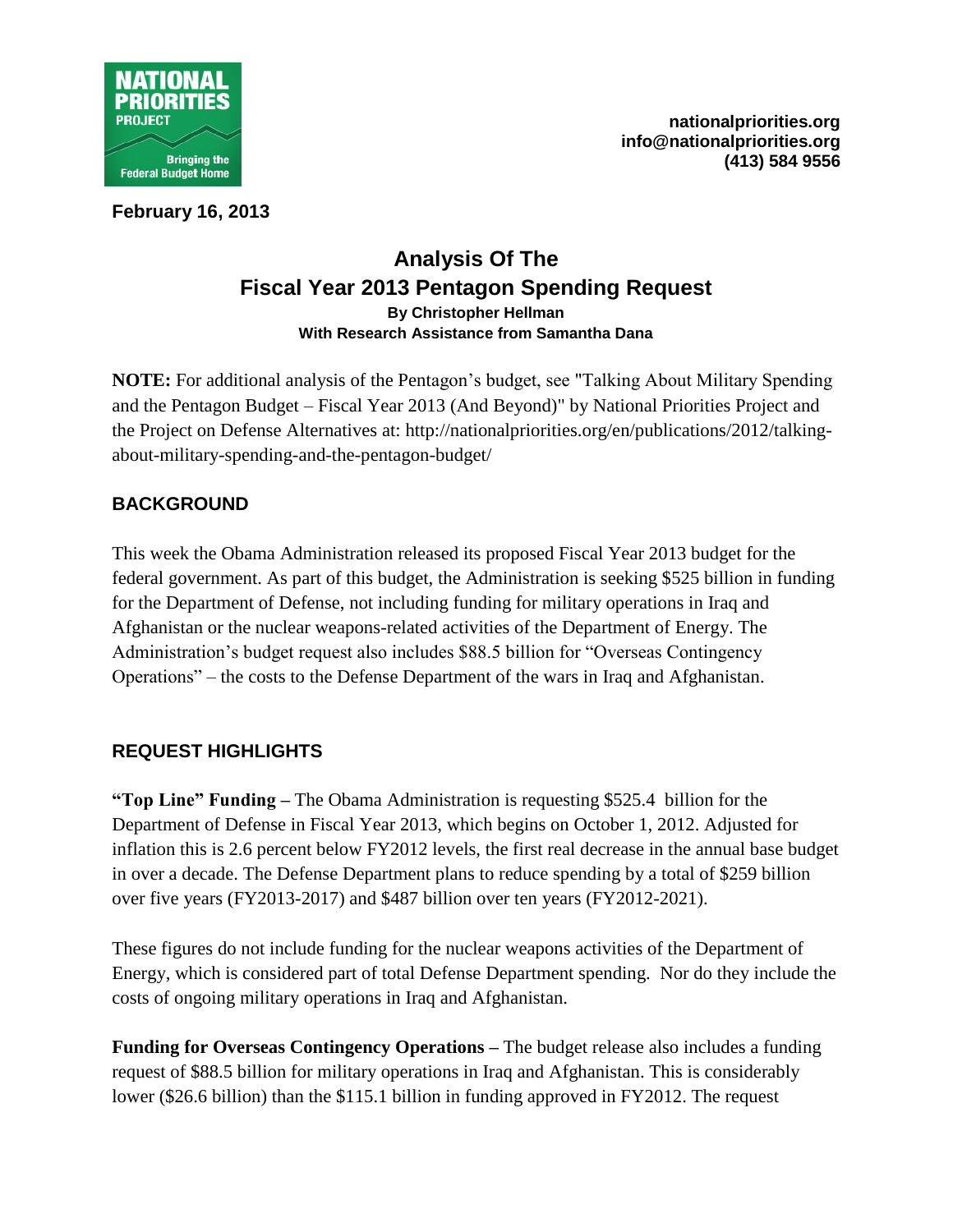provides roughly \$85.6 billion for Afghanistan (including \$5.7 billion to train and equip Afghan Security Forces) and \$2.9 billion for "transition activities" following the departure of U.S. combat force from Iraq. It also includes \$3.1 billion for the Mine Resistant Ambush Protected (MRAP) vehicle program.

**Base Closures –** The Pentagon is requesting new rounds of base closures in 2013 and 2015.

**Missile Defense –** The Administration is requesting \$9.7 billion for missile defense in FY 2013, down roughly \$700 million from the current \$10.4 billion. This total does not include an additional \$950 million request for the SBIRS-High satellite in FY2013.

**Shipbuilding –** The request includes \$13.6 billion for the Navy's "Shipbuilding and Conversion" account. The budget request funds procurement of 10 ships in FY 2013 including the aircraft carrier U.S.S. John F. Kennedy (CVN-79), two DDG-51 destroyers, four Littoral Combat Ships, two "Virginia" class submarines and one Joint High Speed Vessel (JHSV). The five-year shipbuilding plan will be reduced (see "Cost Savings" below).

**Aircraft –** The request includes no funding for additional C-17 aircraft or the F-22 fighter. The request includes almost \$2.5 billion for 26 of the Navy's F/A-18E/F "Super Hornet," \$2.0 billion for procurement of 21 V-22 "Osprey" tilt-rotor aircraft, and \$9.2 billion for 29 F-35 Joint Strike Fighters. It also includes \$1.8 billion for the Air Force's new KC-46 aerial re-fueling tanker program. The Air Force has terminated C-27J aircraft and Global Hawk UAV programs (see "Cost Savings" below).

**Military Personnel –** The request includes an increase in base pay of 1.7 percent. End strengths for each of the active services and the Guard & Reserve will be reduced by FY2017 (see "Cost Savings" below).

**Cooperative Threat Reduction (CTR) –** The Administration is requesting \$519 million for the CTR (also known as "Nunn-Lugar") program, \$11 million above the current level. The CTR program assists Russia and the former Soviet republics to safeguard weapons of mass destruction and related technologies.

**Department of Energy Activities –** The request includes \$7.58 billion for the nuclear weapons activities of the Department of Energy (a 5% increase of \$363 million) and \$2.459 billion for DoE's nuclear nonproliferation work (an increase of 7.1%, or \$163 million) It also includes \$5.472 billion for Defense Environmental Cleanup (up 9.4%, or \$469 million). The request includes a total of \$17.7 billion for the nuclear weapons-related activities of the Department of Energy (a 5.5% increase of \$917 million). [SOURCE: The Department of Energy's Fiscal Year 2013 request]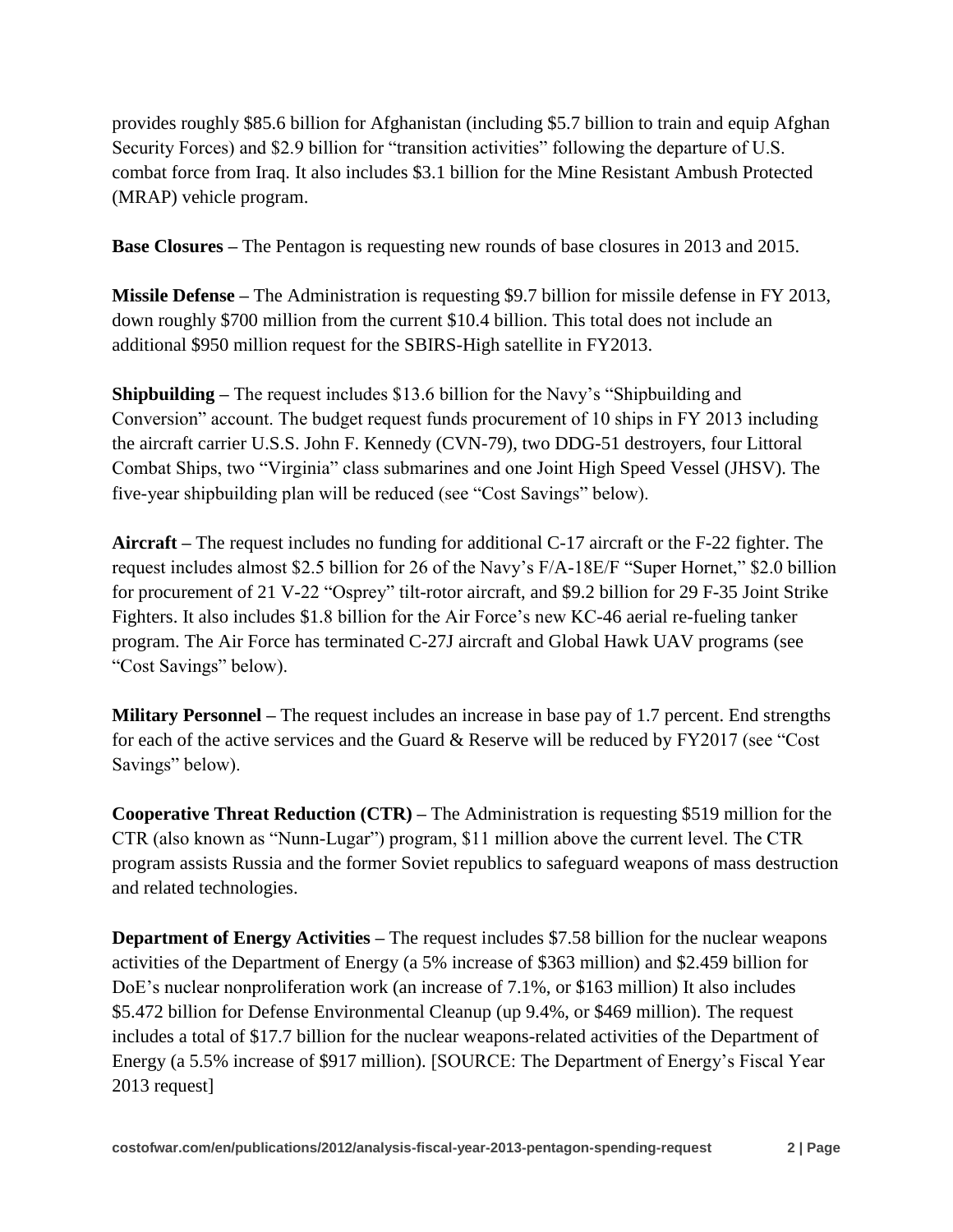### **PROPOSED DoD COST SAVINGS**

#### **Force Structure (estimated savings – \$50 billion over five years)**

**End Strengths –** The size of the active services and the Guard & Reserve will be reduced by 2017, as follows:

- **Active Forces** (Total Reductions: 102,400): Army reduced to 490,000 (down 72,000), Navy to 319,500 (down 6,200), the Air Force to 328,600 (down 4,200), and the Marine Corps to 182,100 (down 20,000).
- **Guard & Reserve** (Total Reductions: 21,500): Army reduced to 558,200 (down 5,000), Navy to 57,100 (down 9,100), Air Force to 170,700 (down 7,400), and no reductions to the Marine Corps Reserve.

**Combat Units –** The services will reduce the number of active units and equipment, including:

- Army eliminates a minimum of eight Brigade Combat Teams (BCTs)
- Navy retires seven older cruisers and two Landing Dock Ships (LSDs)
- Air Force eliminates seven TACAIR (fighter) squadrons, and 130 "mobility" aircraft – 27 C-5As, 65 C-130s and 38 C-27s
- Marine Corps eliminates six combat battalions and four TACAIR (fighter) squadrons

#### **Weapons Programs (estimated savings – \$75 billion over five years)**

**Joint Strike Fighter** – delay the program and reduce procurement by 179 aircraft (savings of \$15.1 billion) **Navy Shipbuilding –** Reduce total procurement over five years from 57 ships to 41 (savings of \$13.1 billion) **Ballistic Missile "Ohio" Class Submarine Replacement –** Delay the SSBN-X program by two years (savings of \$4.3 billion) **Army Ground Combat Vehicle –** Delayed (savings of \$1.3 billion) **Global Hawk UAV –** Terminate the Block 30 program (savings of \$2.5 billion) **Defense Weather Satellite System –** Terminate (savings of \$2.3 billion) **HMMWV "Hummer" Vehicle –** Terminate the HMMWV recapitalization program (savings of \$900 million)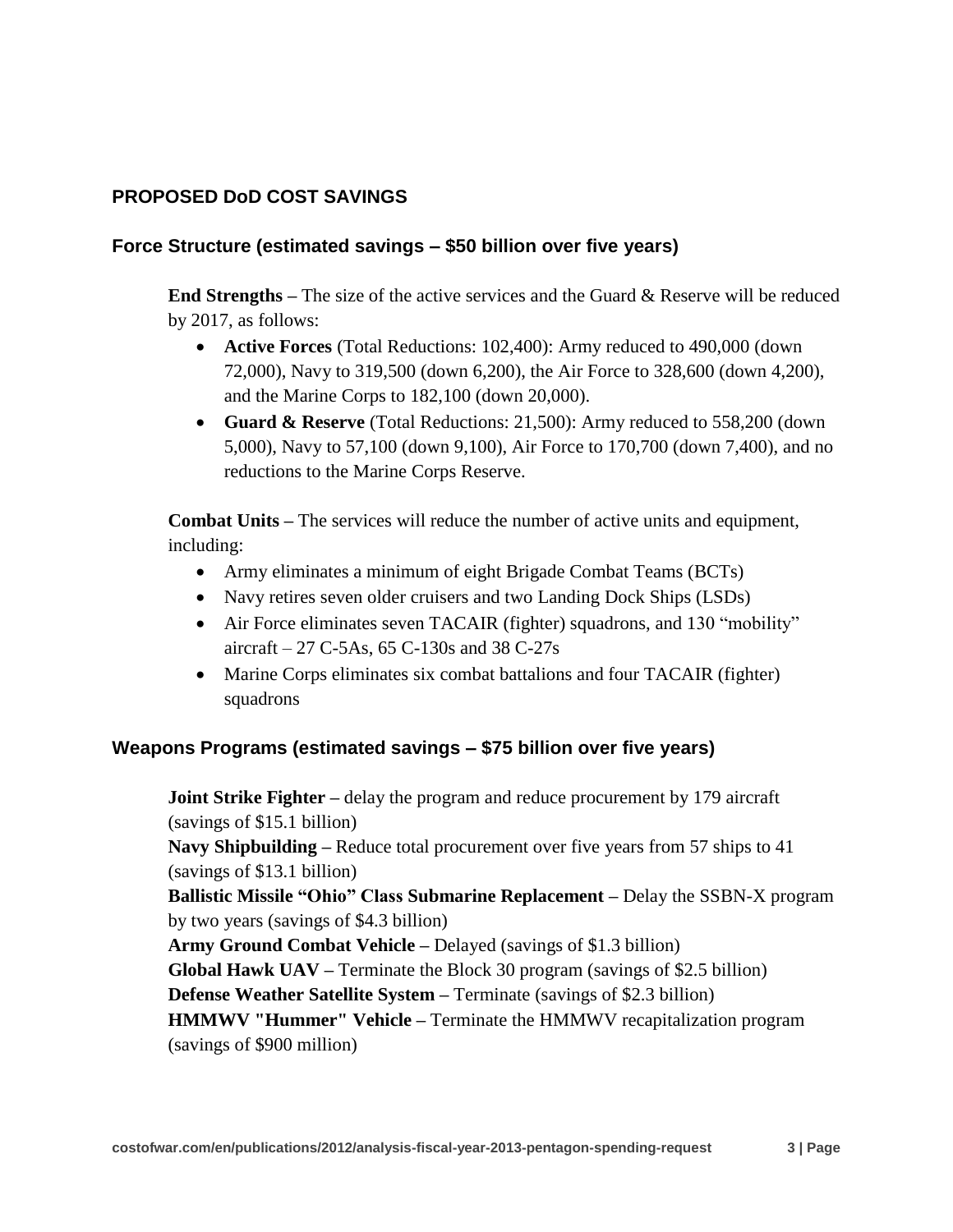#### **PROPOSED FY2013 FUNDING PROVISIONS**

# **FY2013 Funding By Function (In \$Billions)**

The following table shows proposed FY2013 funding for the Defense Department by major account. Figures are in billions of nominal dollars (not adjusted for inflation). FY2013 requested levels are shown compared to FY2012 enacted levels, and as a percentage of the FY2013 total request.

|                                     | FY2012         | FY2013           | \$ Change   | % of FY2013  |
|-------------------------------------|----------------|------------------|-------------|--------------|
| <b>Function</b>                     | <b>Enacted</b> | <b>Requested</b> | From FY2012 | <b>Total</b> |
| <b>Military Personnel</b>           | 141.8          | 135.1            | $-6.7$      | 25.7         |
| <b>Operations &amp; Maintenance</b> | 197.2          | 208.8            | 11.6        | 39.7         |
| Procurement                         | 104.5          | 98.8             | $-5.7$      | 18.8         |
| RDT&E                               | 71.4           | 69.4             | $-2$        | 13.2         |
| <b>Military Construction</b>        | 11.4           | 9.6              | $-1.8$      | 1.8          |
| <b>Family Housing</b>               | 1.7            | 1.7              |             | 0.3          |
| Revolving & Management Funds        | 2.6            | 2.1              | $-0.5$      | 0.4          |
| <b>TOTAL (051)</b>                  | 530.6          | 525.4            | $-5.2$      | 100          |

### **FY2013 Funding By Service (In \$Billions)**

The following table shows proposed FY2013 funding for the Defense Department by military service branch. Figures are in billions of nominal dollars (not adjusted for inflation). FY2013 requested levels are shown compared to FY2012 enacted levels, and as a percentage of the FY2013 total request.

|                   | <b>FY2012</b>  | FY2013           | \$ Change   | % of FY2013  |
|-------------------|----------------|------------------|-------------|--------------|
| <b>Service</b>    | <b>Enacted</b> | <b>Requested</b> | From FY2012 | <b>Total</b> |
| Army              | 133.9          | 134.6            | $+0.7$      | 25.6         |
| Navy/Marine Corps | 156.8          | 155.9            | $-0.9$      | 29.7         |
| Air Force         | 144.9          | 140.1            | $-4.8$      | 26.7         |
| Defense-Wide      | 95.0           | 94.9             | $-0.1$      | 18.1         |
| (051)             | 530.6          | 525.4            | $-5.2$      | 100          |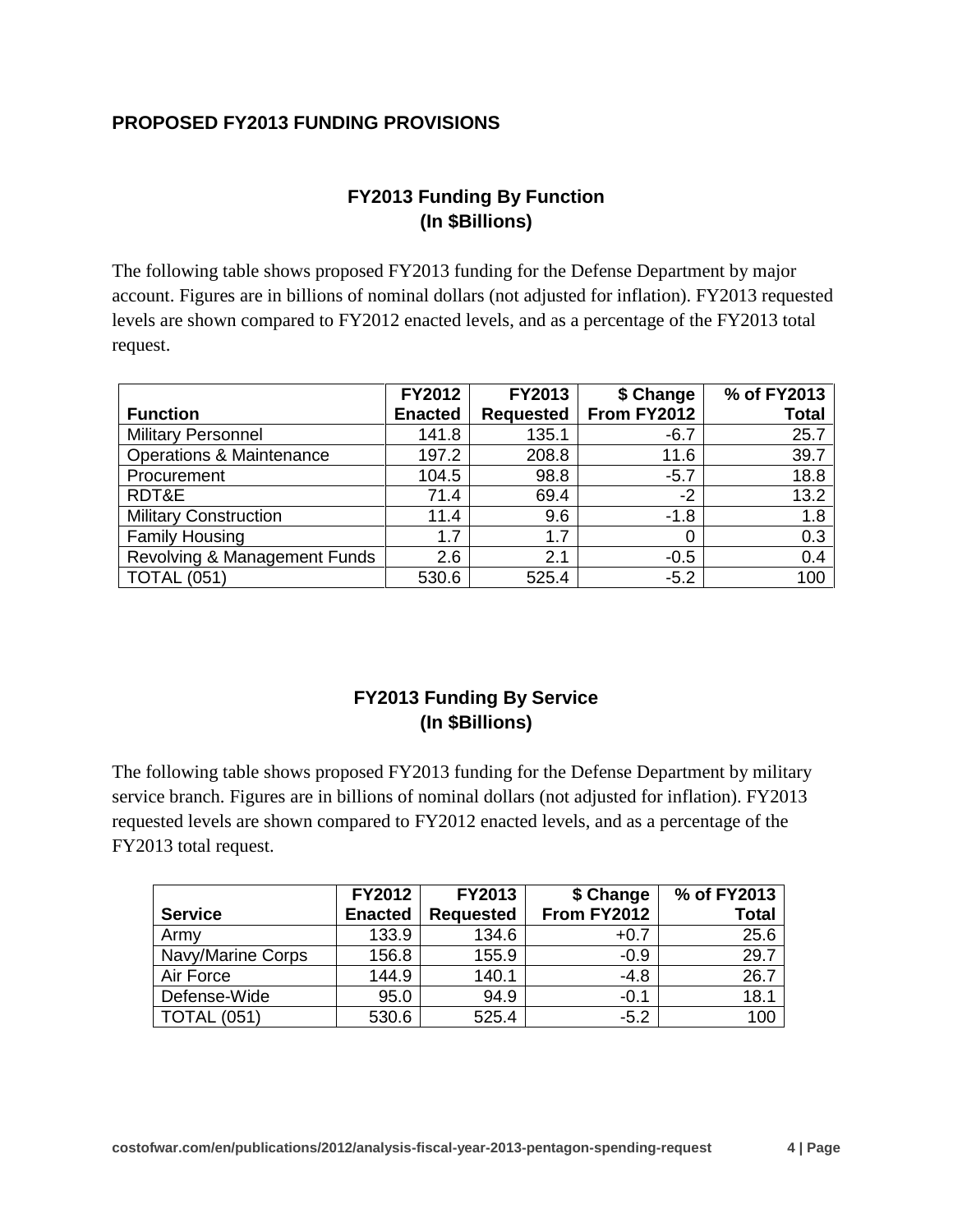#### **FY2013 FUNDING REQUEST FOR SELECTED WEAPONS PROGRAMS**

### **Ballistic Missile Defense (In \$Millions)**

The following table shows proposed FY2013 funding for missile defense funded through the Missile Defense Agency (MDA) by major program. Figures are in billions of nominal dollars (not adjusted for inflation). FY2013 requested levels are shown compared to FY2012 enacted levels.

| Program                                           | FY2012 Total | FY2013 Request |
|---------------------------------------------------|--------------|----------------|
| Missile Defense Agency                            | 10,430.7     | 9,720.8        |
| <b>Selected MDA Functions</b>                     |              |                |
| Ground-Based Midcourse                            | 1,159.5      | 903.2          |
| <b>AEGIS BMD</b>                                  | 1,554.3      | 1,382.0        |
| <b>THAAD</b>                                      | 999.2        | 777.7          |
| Patriot/MEADS                                     | 389.6        | 400.9          |
| Patriot/PAC-3                                     | 711.8        | 763.4          |
| PAC-3/MSE Missile                                 | 163.9        | 81.9           |
| <b>Other</b>                                      |              |                |
| Space Based Infra-Red System-High<br>(SBIRS-High) | 996.1        | 950.0          |

#### **Major Weapons Programs (In \$Millions)**

The following table shows proposed FY2013 funding for major weapons programs. Figures are in billions of nominal dollars (not adjusted for inflation). Also shown are the "Per Unit Costs" and "Total Program Costs" for each system. These are based on DoD's Selected Acquisition Report, April 15, 2011. "Per Unit Costs" are derived by dividing total program costs by the number of systems purchased, and include both procurement and research & development funding

**NOTE:** Amounts reflect weapons funding included in both the base budget request and the FY 2013 Overseas Contingency Operations funding request.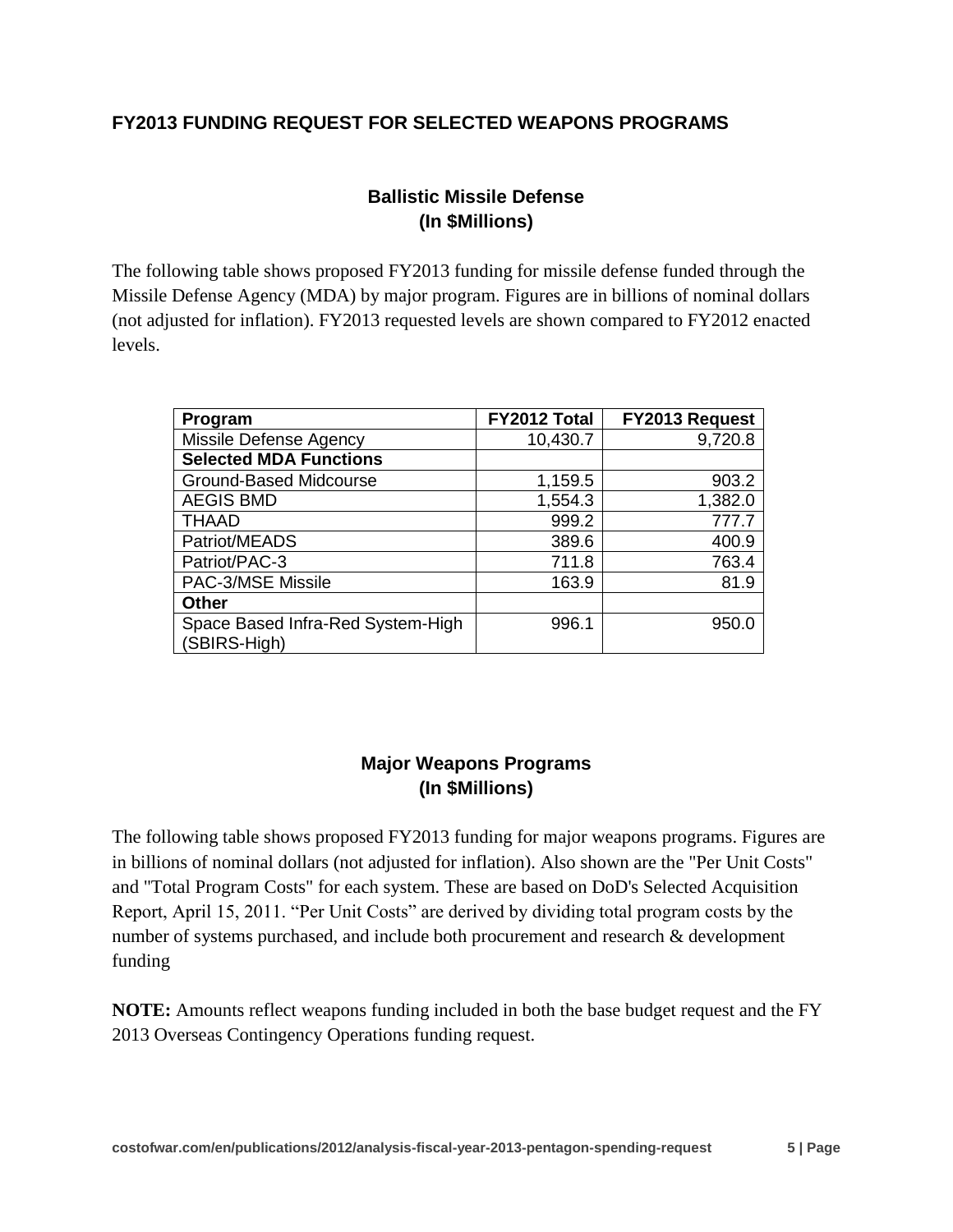|                                     | FY2013         | <b>Number</b>             | <b>Per Unit</b> | <b>Total Program</b> |
|-------------------------------------|----------------|---------------------------|-----------------|----------------------|
| Program                             | <b>Request</b> | <b>Requested</b>          | <b>Cost</b>     | <b>Cost</b>          |
|                                     |                |                           |                 |                      |
| <b>Aircraft Programs</b>            |                |                           |                 |                      |
| F/A-18E/F Fighter                   | 2,181.8        | 26                        | 91.7            | 50,980.2             |
| F-22 Fighter                        | 808.4          | None                      | 352.9           | 66,337.0             |
| F-35 Fighter (JSF)                  |                | 29 (10 Navy,              |                 |                      |
|                                     | 9,171.2        | 19 Air Force)             | 154.4           | 379,392.8            |
| E/A-18G Radar Jamming               |                |                           |                 |                      |
| Aircraft                            | 1,074.6        | 12                        | 98.3            | 11,205.0             |
| C-17 Transport Aircraft             | N/A            | None                      | 311.6           | 69,497.0             |
| C-130J Cargo Aircraft               | 835.1          | 7                         | 89.2            | 14,977.9             |
| KC-46 New Airborne Tanker           | 1,815.6        | None                      | N/A             | N/A                  |
| V-22 Osprey Aircraft                |                | $\overline{21}$ (17 Navy, |                 |                      |
|                                     | 1,955.3        | 4 Air Force)              | 116.1           | 53,275.4             |
| UH-60 "Blackhawk"                   |                |                           |                 |                      |
| Helicopter                          | 1,305.5        | 59                        | 19.9            | 27,340.5             |
| MH-60R "Seahawk"                    |                |                           |                 |                      |
| Helicopter                          | 849.7          | 19                        | 48.0            | 14.399.9             |
| MH-60S "Knighthawk"                 |                |                           |                 |                      |
| Helicopter                          | 483.8          | 18                        | 28.9            | 7,994.4              |
| UH-72A "Lakota" Light               |                |                           |                 |                      |
| <b>Utility Helicopter</b>           | 272.0          | 34                        | 5.8             | 2,006.5              |
|                                     |                |                           |                 |                      |
| <b>Shipbuilding Programs</b>        |                |                           |                 |                      |
| <b>Aircraft Carrier CVN-78</b>      |                |                           |                 |                      |
| <b>Class</b>                        | 781.7          | 1                         | 13,431.8        | 40,295.3             |
| DDG-51 "Arleigh Burke"              |                |                           |                 |                      |
| <b>Class Destroyer</b>              | 3,514.9        | $\overline{2}$            | 1,178.9         | 88,416.6             |
| Littoral Combat Ship (LCS)          | 2,245.6        | $\overline{4}$            | 680.7           | 37,438.8             |
| SSN-774 "Virginia" Attack           |                |                           |                 |                      |
| Submarine                           | 4,257.7        | $\overline{2}$            | 3,103.0         | 93,089.1             |
| LPD-17 "San Antonio"                |                |                           |                 |                      |
| <b>Landing Ship</b>                 | N/A            | None                      | 1,712.3         | 18,834.9             |
| LHA-6 "America"                     |                |                           |                 |                      |
| Amphibious Assault Ship             | N/A            | None                      | 3,775.1         | 11,325.3             |
| Joint High-Speed Vessel             | 191.1          |                           | 218.8           | 3,938.0              |
|                                     |                |                           |                 |                      |
| <b>Missiles/Ordinance</b>           |                |                           |                 |                      |
| <b>Trident II D-5 Missile</b>       | 1,512.6        | <b>None</b>               | 72.4            | 40,633.3             |
| <b>Tactical Tomahawk Cruise</b>     |                |                           |                 |                      |
| <b>Missile</b>                      | 320.3          | 196                       | 1.45            | 6,873.8              |
| <b>Joint Direct Attack Munition</b> |                |                           |                 |                      |
| (JDAM)                              | 155.8          | 4,678                     | 0.026           | 5,857.3              |
| Joint Stand-off Weapon              |                |                           |                 |                      |
| (JSOW)                              | 133.3          | 280                       | 0.51            | 5,313.1              |
| Joint Air to Surface Standoff       |                |                           |                 |                      |
| Missile (JASSM)                     | 248.4          | 157                       | 1.6             | 8,037.5              |